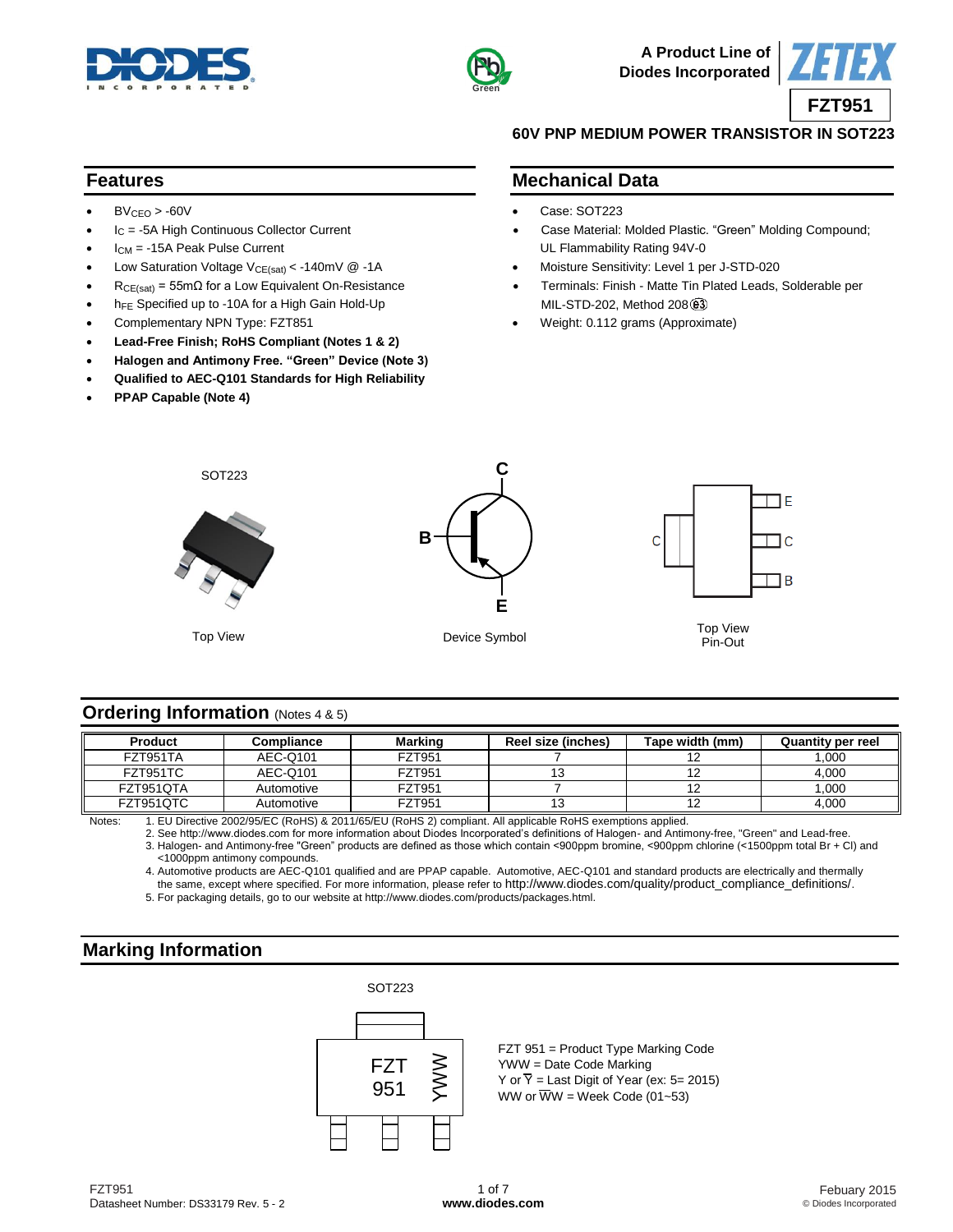



#### **Absolute Maximum Ratings** (@T<sub>A</sub> = +25°C, unless otherwise specified.)

| <b>Characteristic</b>        | Symbol                  | Value  | Unit |
|------------------------------|-------------------------|--------|------|
| Collector-Base Voltage       | <b>V</b> <sub>CВО</sub> | $-100$ |      |
| Collector-Emitter Voltage    | <b>V<sub>CEO</sub></b>  | -60    |      |
| Emitter-Base Voltage         | <b>VEBO</b>             |        |      |
| Continuous Collector Current |                         |        |      |
| Peak Pulse Current           | <b>ICM</b>              | -15    |      |

### **Thermal Characteristics** (@T<sup>A</sup> = +25°C, unless otherwise specified.)

| Characteristic                                  | Symbol   | Value           | Unit        |                         |  |
|-------------------------------------------------|----------|-----------------|-------------|-------------------------|--|
| <b>Power Dissipation</b>                        | (Note 6) |                 | 3.0<br>24   | W<br>$mW$ / $\degree$ C |  |
| <b>Linear Derating Factor</b>                   | (Note 7) | $P_D$           | 1.6<br>12.8 |                         |  |
|                                                 | (Note 6) | $R_{\theta$ JA  | 42          |                         |  |
| Thermal Resistance, Junction to Ambient         | (Note 7) | $R_{\theta}$ JA | 78          | °C/W                    |  |
| (Note 8)<br>Thermal Resistance Junction to Lead |          | $R_{\theta$ JL  | 8.8         |                         |  |
| Operating and Storage Temperature Range         | Tj. Tstg | $-55$ to $+150$ | °C          |                         |  |

#### **ESD Ratings** (Note 9)

| <b>Characteristic</b>                                         | Svmbol                  | Value | Unit | <b>JEDEC Class</b> |
|---------------------------------------------------------------|-------------------------|-------|------|--------------------|
| $\sim$<br>Body Model ו<br>rostatic Discharge<br>Human<br>-lec | <b>HBN</b><br>≘SD       | 8.000 |      | 3B                 |
| $\sim$<br>Machine Model<br>Electrostatic Discharge            | <b>MN</b><br><b>ESD</b> | 400   |      |                    |

Notes: 6. For a device mounted with the collector lead on 52mm x 52mm 2oz copper that is on a single-sided 1.6mm FR4 PCB; device is measured under still air conditions whilst operating in steady-state.

7. Same as Note 6, except the device is mounted on 25mm x 25mm 1oz copper.

8. Thermal resistance from junction to solder-point (at the end of the collector lead).

9. Refer to JEDEC specification JESD22-A114 and JESD22-A115.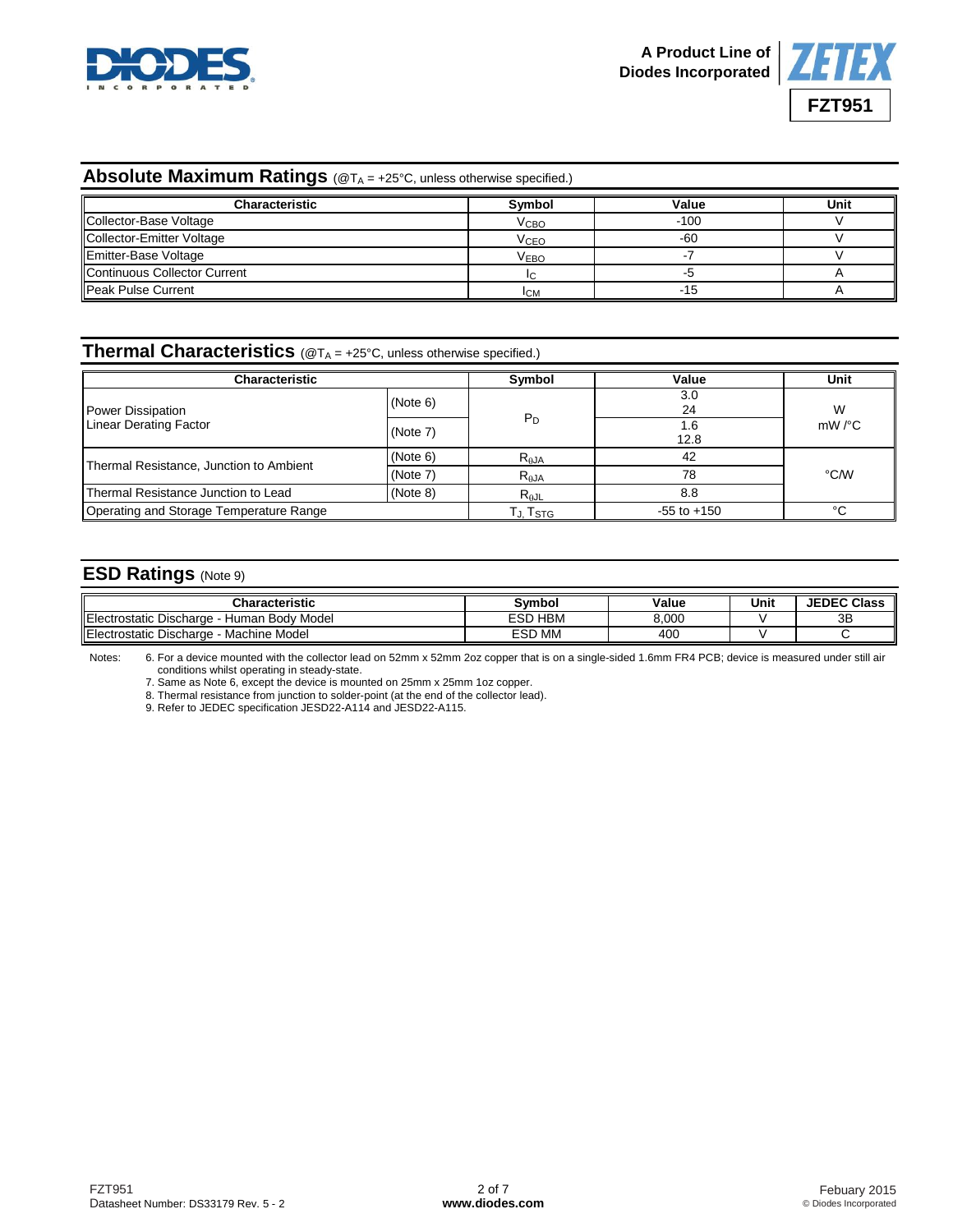



## **Thermal Characteristics and Derating Information**

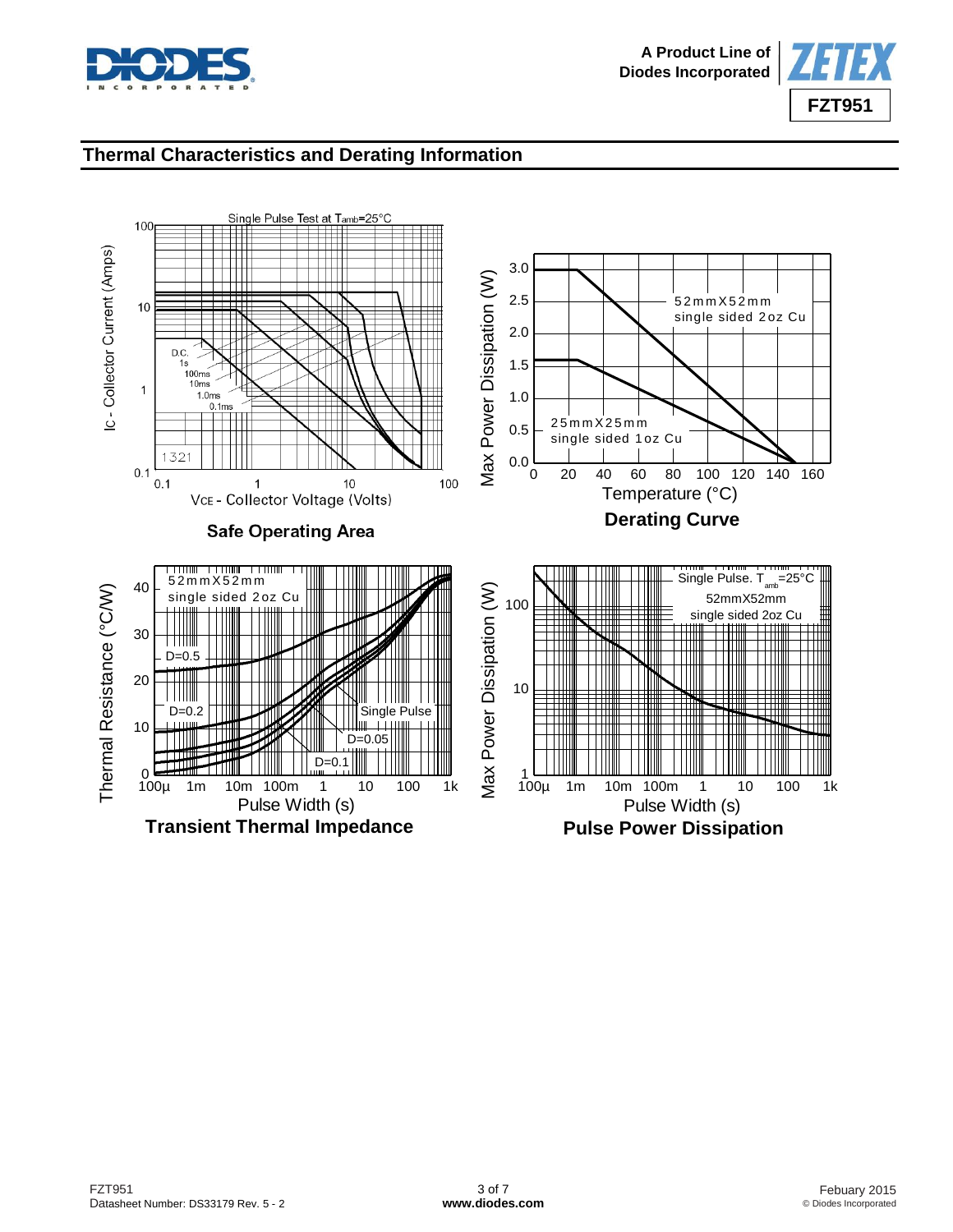



# **Electrical Characteristics** (@T<sub>A</sub> = +25°C, unless otherwise specified.)

| <b>Characteristic</b>                          | Symbol                  | Min            | Typ.    | Max            | Unit       | <b>Test Condition</b>                                      |
|------------------------------------------------|-------------------------|----------------|---------|----------------|------------|------------------------------------------------------------|
| Collector-Base Breakdown Voltage               | <b>BV<sub>CBO</sub></b> | $-100$         | $-140$  |                | $\vee$     | $I_C = -100 \mu A$                                         |
| Collector-Emitter Breakdown Voltage (Note 10)  | <b>BV<sub>CER</sub></b> | $-100$         | $-140$  | $\blacksquare$ | $\vee$     | $I_C = -1\mu A$ , $R_B \leq 1k\Omega$                      |
| Collector-Emitter Breakdown Voltage (Note 10)  | <b>BV<sub>CEO</sub></b> | $-60$          | $-90$   | ÷              | $\vee$     | $c = -10mA$                                                |
| Emitter-Base Breakdown Voltage                 | <b>BVEBO</b>            | $-7$           | -8      |                | V          | $I_E = -100 \mu A$                                         |
| <b>IICollector Cut-Off Current</b>             | <b>I</b> CBO            |                | $<$ 1   | $-50$          | nA         | $V_{CB} = -80V$                                            |
|                                                |                         |                |         | -1             | μA         | $V_{CB} = -80V$ , $T_A = +100^{\circ}C$                    |
| <b>IICollector Cut-Off Current</b>             | <b>ICER</b>             |                | $<$ 1   | $-50$          | nA         | $V_{CB} = -80V$                                            |
|                                                | $R \leq 1k\Omega$       | $\blacksquare$ |         | $-1$           | μA         | $V_{CB} = -80V$ , $T_A = +100^{\circ}C$                    |
| Emitter Cut-Off Current                        | <b>LEBO</b>             | $\blacksquare$ | $<$ 1   | $-10$          | nA         | $V_{EB} = -6V$                                             |
|                                                | h <sub>FE</sub>         | 100            | 200     | $\blacksquare$ |            | $I_C = -10mA$ , $V_{CE} = -1V$                             |
| DC Current Transfer Static Ratio (Note 10)     |                         | 100            | 200     | 300            |            | $I_C = -2A$ , $V_{CE} = -1V$                               |
|                                                |                         | 75             | 90      | $\mathbf{r}$   |            | $I_C = -5A$ , $V_{CE} = -1V$                               |
|                                                |                         | 10             | 25      |                |            | $I_C = -10A$ , $V_{CE} = -1V$                              |
|                                                | VCE(sat)                | $\blacksquare$ | $-20$   | $-50$          | mV         | $I_C = -100mA$ , $I_B = -10mA$                             |
|                                                |                         |                | $-85$   | $-140$         |            | $I_C = -1A$ , $I_B = -100mA$                               |
| Collector-Emitter Saturation Voltage (Note 10) |                         |                | $-155$  | $-210$         |            | $I_C = -2A$ , $I_B = -200mA$                               |
|                                                |                         |                | $-370$  | $-460$         |            | $I_C = -5A$ , $I_B = -500mA$                               |
| Base-Emitter Saturation Voltage (Note 10)      | V <sub>BE(sat)</sub>    | $\overline{a}$ | $-1080$ | $-1240$        | mV         | $I_C = -5A$ , $I_B = -500mA$                               |
| Base-Emitter Turn-On Voltage (Note 10)         | V <sub>BE(on)</sub>     | $\mathbf{r}$   | $-935$  | $-1070$        | mV         | $I_C = -5A$ , $V_{CE} = -1V$                               |
| Transitional Frequency (Note 10)               | $f_{\text{T}}$          |                | 120     |                | <b>MHz</b> | $I_C = -100 \text{mA}$ , $V_{CE} = -10 V$ ,<br>$f = 50MHz$ |
| Output Capacitance                             | $C_{\rm obo}$           | $\blacksquare$ | 74      | $\mathbf{r}$   | pF         | $V_{CB} = -10V, f = 1MHz$                                  |
| Switching Time                                 | t <sub>ON</sub>         | $\blacksquare$ | 82      |                | ns         | $V_{CC} = -10V$ , $I_C = -2A$ ,                            |
|                                                | toFF                    |                | 350     |                |            | $I_{B1} = -I_{B2} = -200 \text{mA}$                        |

Note: 10. Measured under pulsed conditions. Pulse width ≤ 300μs. Duty cycle ≤ 2%.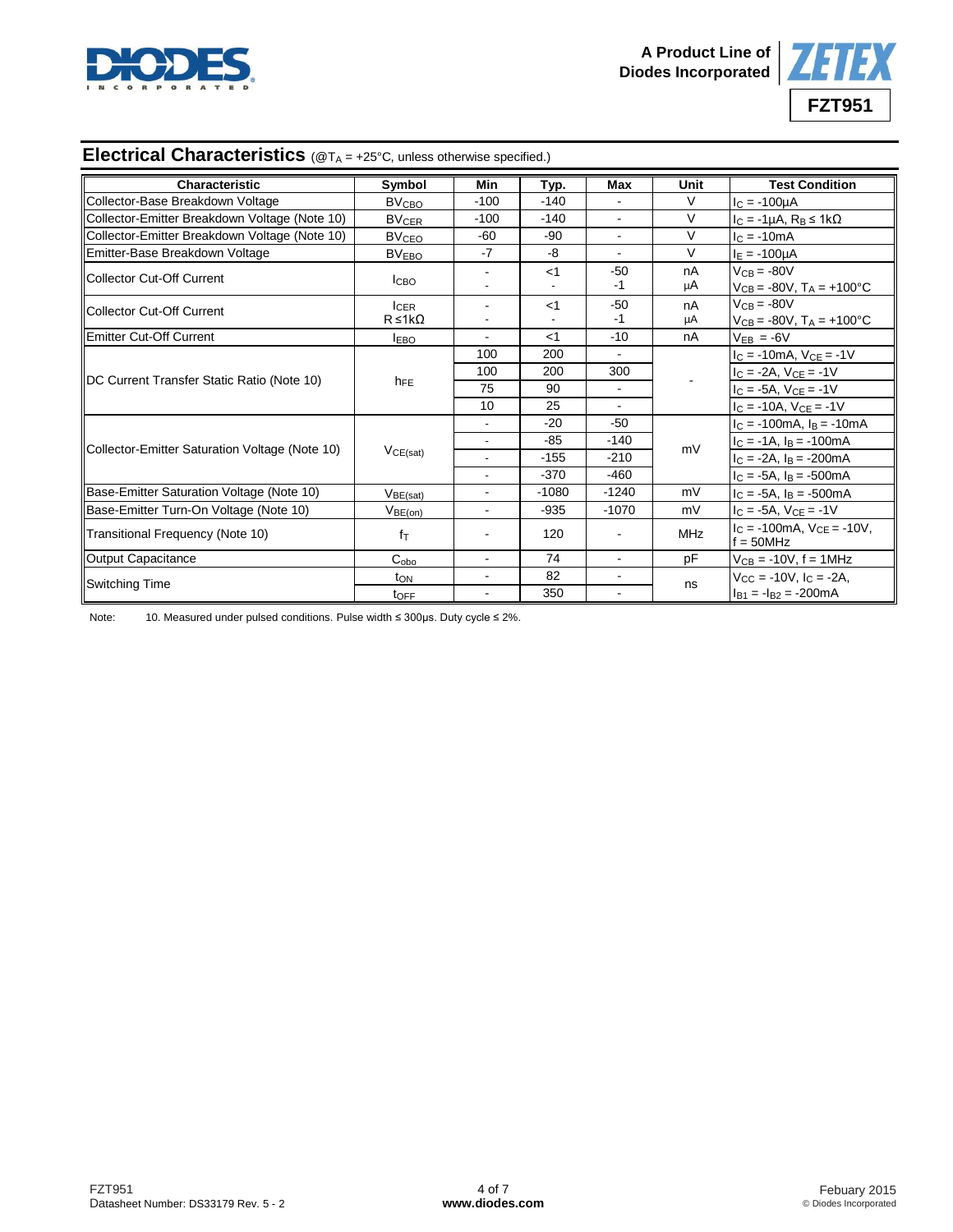



### **Typical Electrical Characteristics** (@TA = +25°C, unless otherwise specified.)

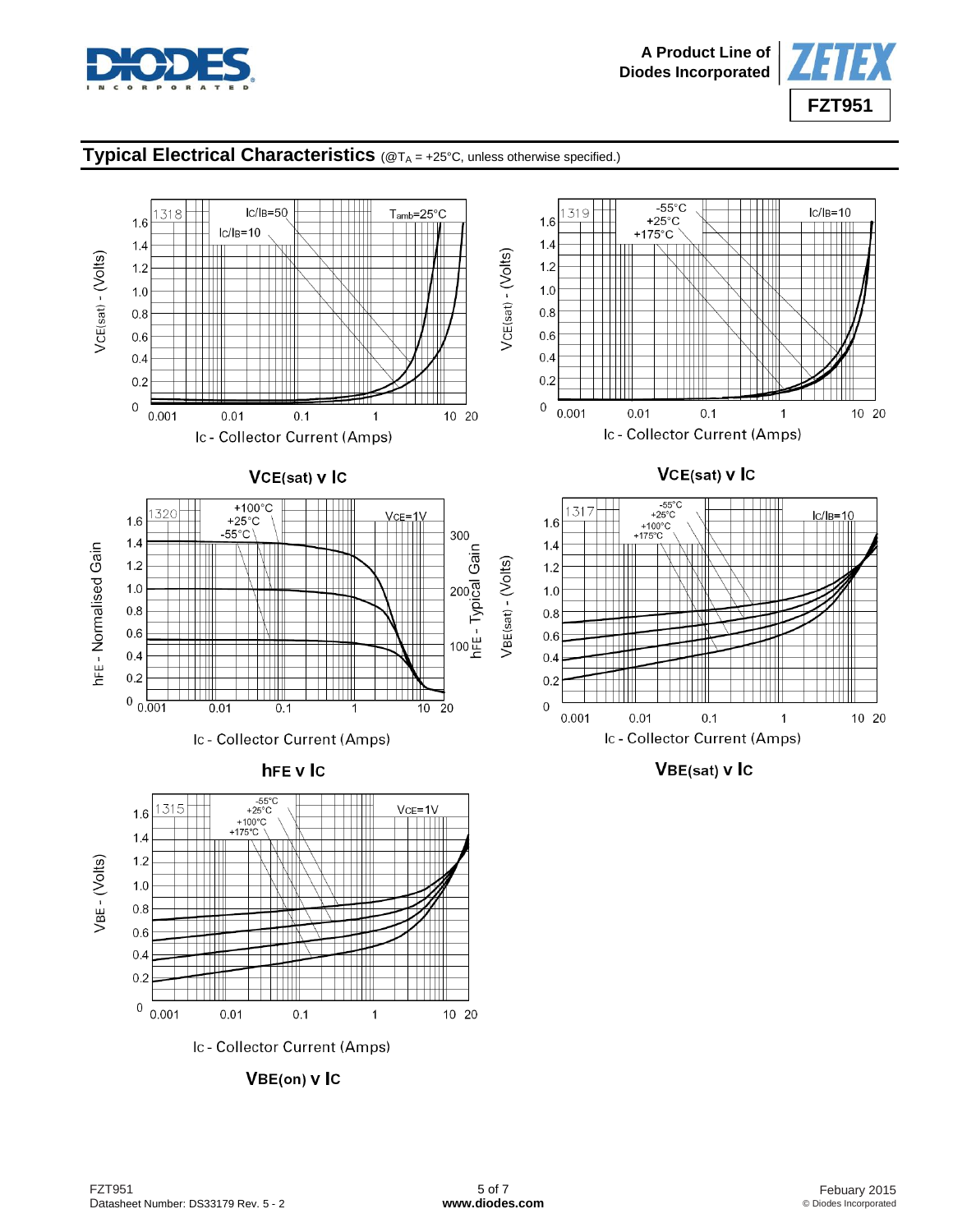



## **Package Outline Dimensions**

Please see AP02002 at [http://www.diodes.com/datasheets/ap02002.pdf fo](http://www.diodes.com/datasheets/ap02002.pdf)r the latest version.





|    | Gauge<br>Plane   |      |           |  |
|----|------------------|------|-----------|--|
|    |                  | 0.25 |           |  |
|    | Seating<br>Plane |      | L         |  |
|    |                  |      | $\sim$ 00 |  |
|    |                  |      |           |  |
| ≻∘ |                  |      |           |  |

|                           | <b>SOT223</b> |      |            |  |  |  |
|---------------------------|---------------|------|------------|--|--|--|
| Dim                       | Min           | Max  | <b>Typ</b> |  |  |  |
| A                         | 1.55          | 1.65 | 1.60       |  |  |  |
| A1                        | 0.010         | 0.15 | 0.05       |  |  |  |
| b                         | 0.60          | 0.80 | 0.70       |  |  |  |
| b1                        | 2.90          | 3.10 | 3.00       |  |  |  |
| C                         | 0.20          | 0.30 | 0.25       |  |  |  |
| D                         | 6.45          | 6.55 | 6.50       |  |  |  |
| E                         | 3.45          | 3.55 | 3.50       |  |  |  |
| E <sub>1</sub>            | 6.90          | 7.10 | 7.00       |  |  |  |
| e                         |               |      | 4.60       |  |  |  |
| e1                        |               |      | 2.30       |  |  |  |
| L                         | 0.85          | 1.05 | 0.95       |  |  |  |
| Q                         | 0.84          | 0.94 | 0.89       |  |  |  |
| <b>Dimensions in</b><br>Δ |               |      |            |  |  |  |

## **Suggested Pad Layout**

Please see AP02001 at [http://www.diodes.com/datasheets/ap02001.pdf fo](http://www.diodes.com/datasheets/ap02001.pdf)r the latest version.



| <b>Dimensions</b> | Value (in mm) |
|-------------------|---------------|
| C                 | 2.30          |
| C <sub>1</sub>    | 6.40          |
| х                 | 1.20          |
| X1                | 3.30          |
|                   | 1.60          |
| Υ1                | 1.60          |
| Υ2                | 8.00          |